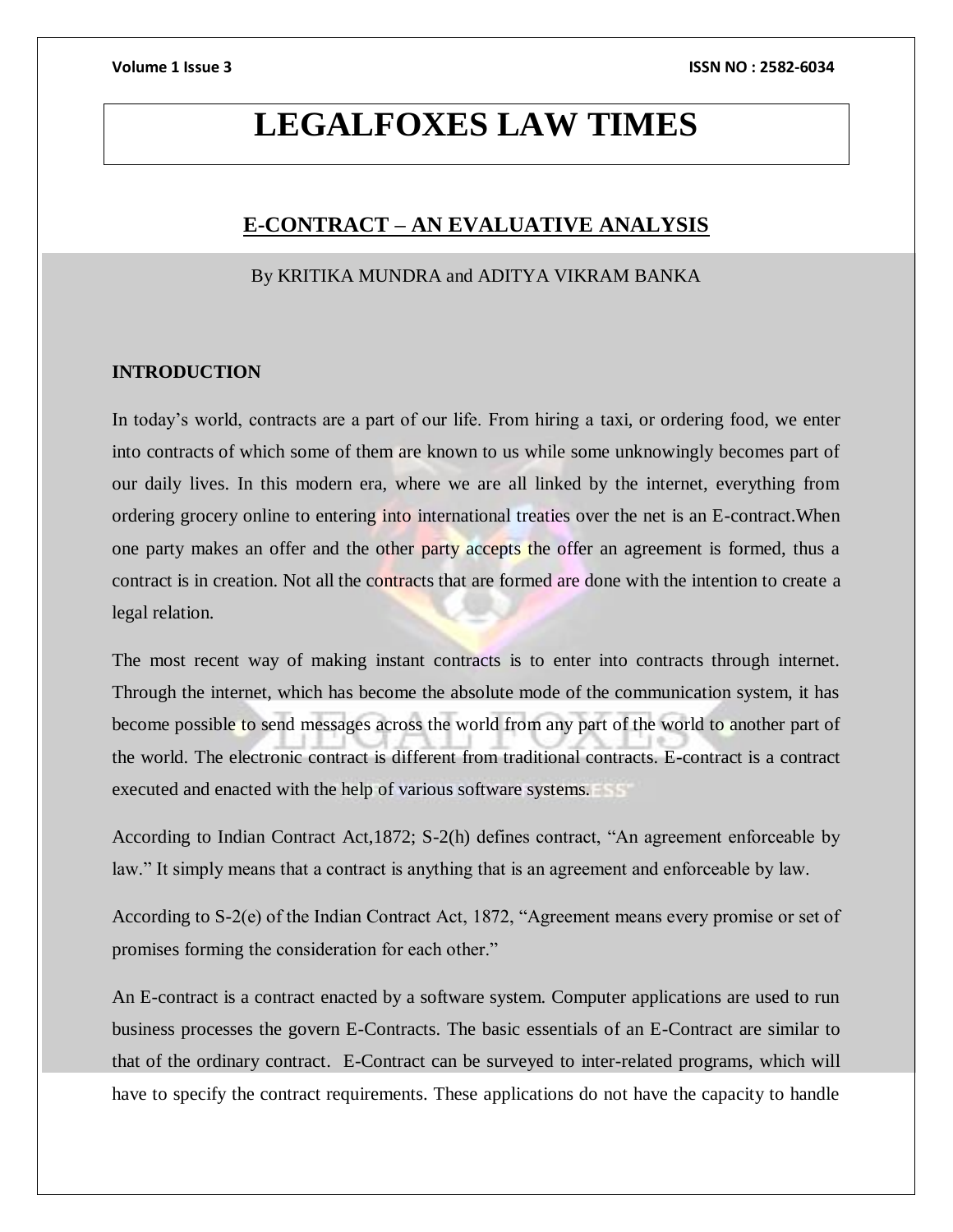compound relationships between the parties to the contract. A digital Contract is an agreement drafted in an electronic form. This agreement can be drafted in the similar manner in which a normal copy agreement is drafted. Then the vendor delivers the product to the intended buyer. Since, it is different from the normal traditional contract; E-Contract raises some difficulties and new legal challenges.A viewer from any part of the world may enter into a contract to purchase different types of products and services as advertised. In this transaction, the major issue is raised by the consumers for their protection.The Information Technology Act, 2000 became the most required legislations and one of the basic necessities in this era. The Indian Contract Act, 1872 does not provide for E-Contract. S-10A of the Information Technology Act 2000, gives the legal validity to E-Contract.

Let's take an example. - An agreement is drafted in your computer and was sent to your associate business partner via e-mail. The business partner, in return, e-mails back to you with electronic signature on it, indicating its acceptance. Another way is that, Electronic Contract can also be in a form of 'Click to Agree' contract, used with downloaded software- The user clicks 'Agree' button on the page containing the terms of the software before the transaction can be completed. Since, a traditional signature is not required in e-contracts, the parties to the contract uses different ways such as an electronic signature to indicate their acceptance or clicking at 'I agree' button or many more.

# **ESSENTIALS OF E-CONTRACT**

### **1. Offer:**

 $\overline{\phantom{a}}$ 

### "OUR MISSION YOUR SUCCESS"

An agreement between the parties is valid if it satisfies the requirements of the law, i.e., the parties should intend to create a lawful contract. This intension is revealed by their compliance with the 3 classic or basic essentials of the contract, i.e. Offer, Acceptance and Consideration. One of the major steps in the formation of the contract lies in arriving at an agreement between the parties by offer and acceptance. When the consumer responds to an -email or by filing an online form, they make an offer.<sup>1</sup> Thus, we can say that offer is the proposal which is made on certain products or services, based on certain terms by the offeror to the offeree. The offer can be made to a particular individual or to a group of persons or the public at large.

<sup>1</sup><http://www.legalserviceindia.com/articles/ecta.htm>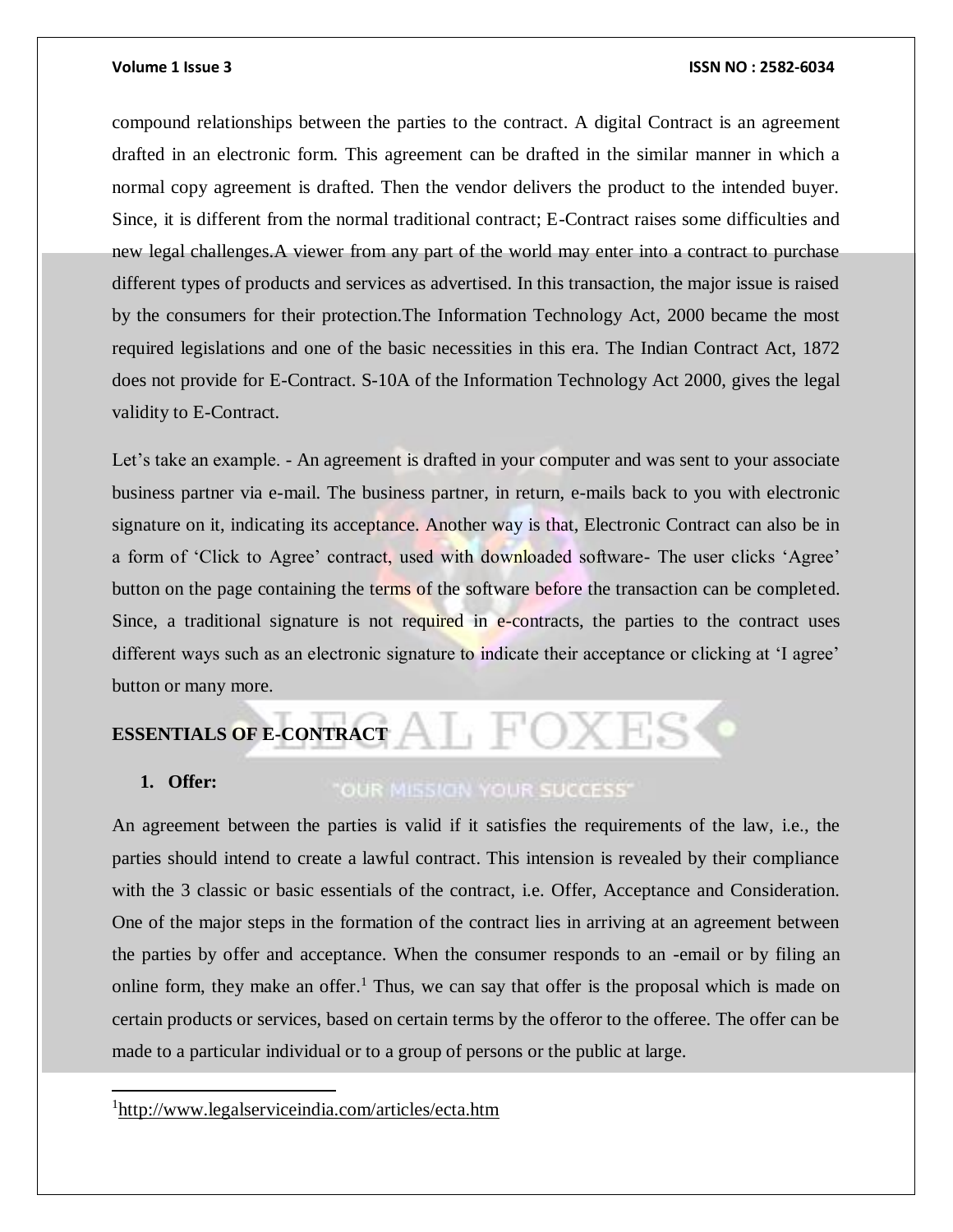An offer is different from invitation to treat. In invitation to treat, the person holds himself is free to receive offers, which he may either accept or reject it. This is not an offer, but merely a preliminary communication in the line of negotiating. The price tag on the goods displayed advertisement for buying something, auction, are some of the examples of invitation to treat.

In **Carlil V. Carbolic Smoke Ball Co.**<sup>2</sup>, the company advertised in many newspapers stating that 'it would pay  $\pounds$ 100 to whomsoever who caught flu after using the smoke ball for 14 days.' In order to assure the public at large, it stated that it had deposited £1,000with the bank in order to meet claims. Mrs. Carlil, upon reading it bought one of the smoke balls of the co., used it and caught flu. She claimed the reward but the company refused to pay her. So, she sued the company in contract. The company placed forward many arguments. One of it was that the offer was made to the whole world, which is clearly impossible. The court in this case held that:"the company had made offer to the whole world, and had to pay anyone who came forward and performed the required conditions."

An offer can be terminated or put to an end in many ways. -

- 1. Once the offer is accepted by the parties to the contract.
- 2. When the parties reject the contract. The contract is said to be rejected if:
	- a) By directly informing the offeror that he is not accepting it.
	- b) When the offeree wants to accept the contract but on certain conditions.
	- c) The offeree makes counter -offer on the contract.
- 3. When the offer is not accepted within reasonable time.

In **Byne V. Tienhoven**<sup>3</sup>, the defendant, on 1<sup>st</sup> October, posted the offer letter to the plaintiff and he received the same on 11<sup>th</sup> October and accepted the telegram. But the defendant again posted a renovation letter dated  $8<sup>th</sup>$  October to the plaintiff, who in return received it on  $20<sup>th</sup>$  October. The court in this case held that:"a binding contract is formed between the parties because the revocation letter was not effective until it was received by the plaintiff. The offeror can revoke an offer using e-mail, but whether it can be actually revoked by just sending an e-mail is doubtful

 $2(1893) 1$  QB 525.

<sup>3</sup> (1880) 5 CPD 344.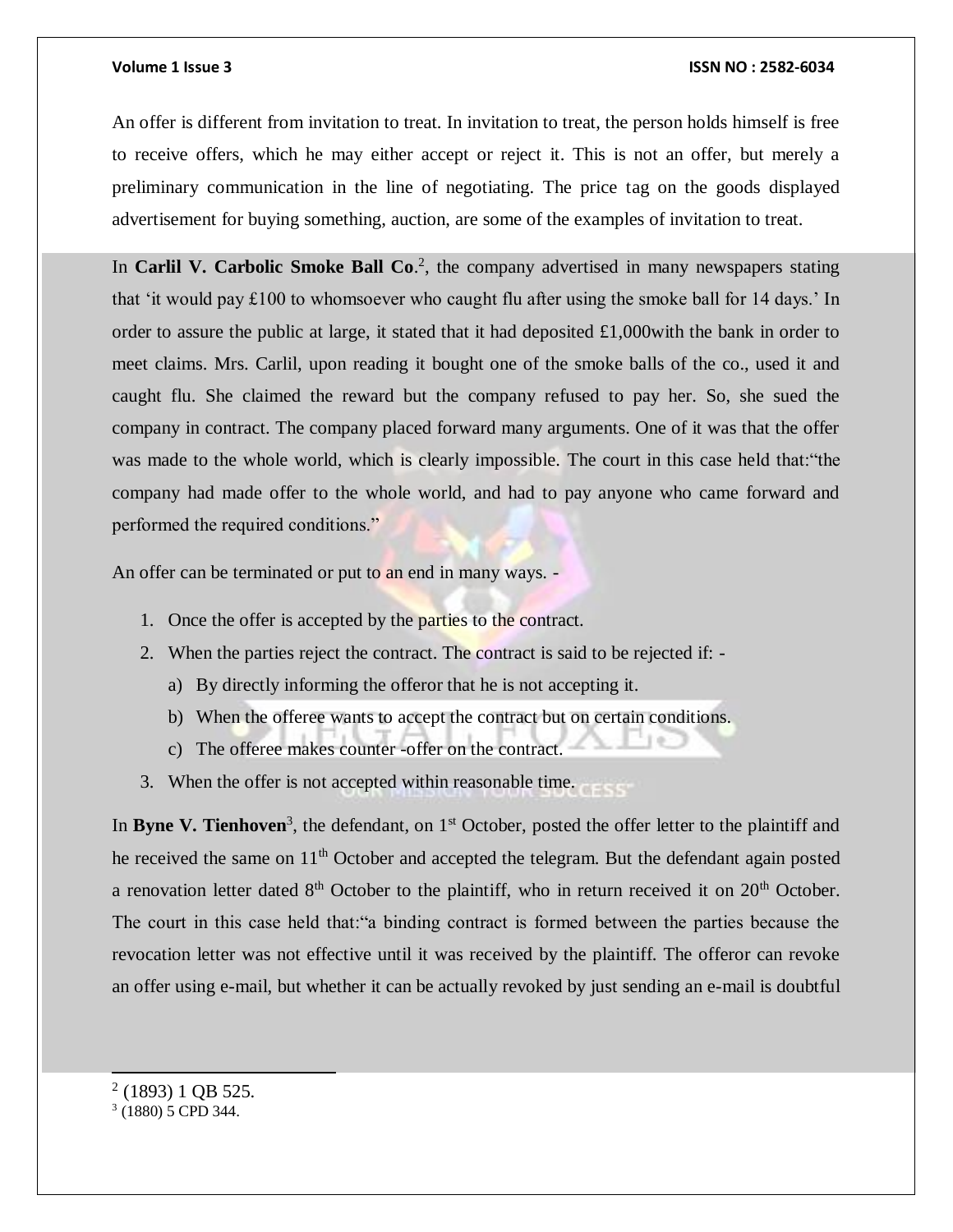because the revocation notice needs to be actually received by the offeree and by just displaying on the site will not suffice."

### **2. Acceptance**

Once a valid offer is made by the offeror, the next step in making a valid contract is acceptance of that offer. The acceptance to the offer must be made when the offer is open and within a reasonable time. A proposal, when accepted becomes a promise. The acceptance must be absolute, i.e. the offeree should agree with all the terms and conditions that are involved in the contract and should not add any additional conditions. If the offeree tries to add any additional condition in the prevailing offer, he makes counter-offer and this in turns make him the offeror and the seller the offeree. Under The Indian Contract Act, 1872; acceptance of the valid offer is essential for making a valid Contract. Such acceptance may be in writing, or can be oral. Under S-4 of the Indian Contract Act 1872, communication of acceptance is sought to be complete as against the offeree, when it reaches to the knowledge of the offeror.

Under E-commerce environment, there are three ways of accepting the offer. They are-

- 1. By sending an e-mail stating acceptance.
- 2. Making online payment relating to the product/services.
- 3. Any other act indicating acceptance to the offer.

The Information Technology Act, 2000 provides that the acceptance is binding on the offeree when the acceptance is out of his control and by the offeror when he receives the acceptance from the offeree. S-12 of the Information Technology Act, 2000 states about the default acknowledgement process, if the originator(offeror) or the addressee(offeree) have not agreed upon any particular mode. It is stated that the addressee can acknowledge by any communication mode or by any conduct which would be sufficient to indicate to the originator that the electronic record has been received. "Where the originator has stipulated that the electronic record shall be binding only on receipt of an acknowledgement of such electronic record by him, then, unless acknowledgement has been so received, the electronic record shall be deemed to have never been sent by the originator."<sup>4</sup>

<sup>4</sup> Sec- 12(2) of Information Technology Act 2000.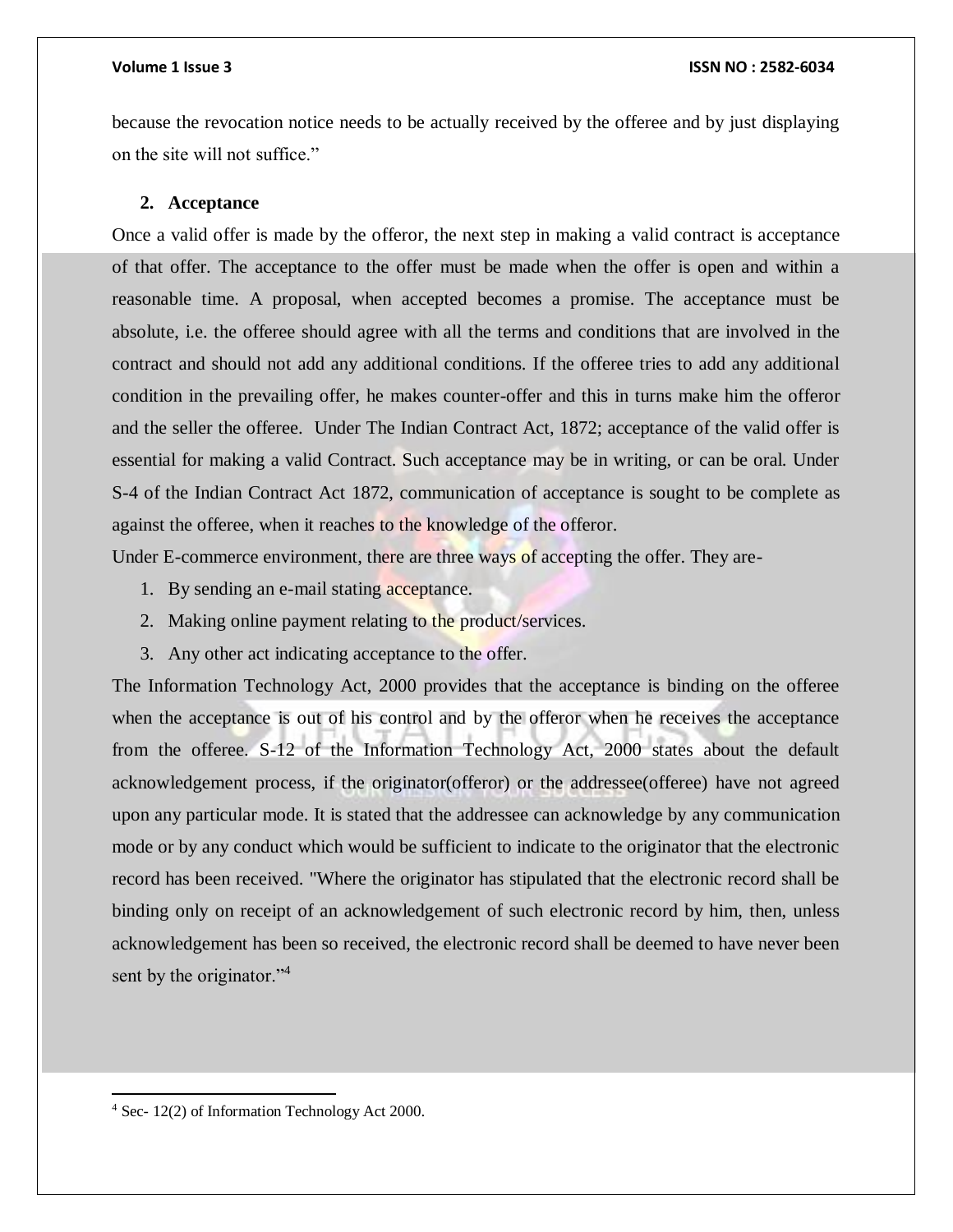In the case of **Rich and Enza Hill V. Gateway 2000, Inc,<sup>5</sup> t**he plaintiff purchased the gateway over a telephonic conversation. When they received their computers, the plaintiff received an additional terms clause along with arbitration clause. They were given an option to select the terms within 30 days. When the computer stopped working, they filed a suit in the court and stated that they should not be bound by the arbitration clauses. The court held that:"the term of arbitration was enforceable and the plaintiff'sare bound to acknowledge because they were given a period of 30 days to accept the terms or return the product. By not returning the item within the specified 30 days, it was assumed that they had accepted the terms of the contract. Thus, this case should be referred to the arbitration."

### **3. Consideration**

A valid contract results only when one promise is made in exchange of something in return. This is the most essential part of a contract. If there is no promise in exchange of something then that does not amount to a contract even if there was an offer and an acceptance. This something in return in termed as 'consideration'. S-25 of the Indian Contract Act, 1872 provides that a contract without a consideration is void. "An agreement made without consideration is void unless it is a promise to compensate a person who has already voluntarily done something for the promisor."<sup>6</sup> There are 3 types of consideration i.e. executory, executed and past consideration. In executory consideration, the parties agree to perform a promise in the future. The promise to pay for the car on the delivery of the car is a valid consideration. Executed consideration is also known as present consideration. It is one in which one party has performed his part of the promise which constitute for a promise by the other side. For instance, A lost his dog and he make an offer to reward anyone with Rs. 200 if he found and brings him back to A. B found the dog and gave it to A. Here A is bound to pay B. This is Present consideration or executed consideration. Past consideration is not applicable under the English Law. In past consideration, the promisor has received consideration before the actual date of promise.<sup>7</sup>

<sup>5</sup> 323 N.J. Super. 118, 732 A.2d 528 (1999)

<sup>6</sup> S-25(b) of The Indian Contract Act 1872.

 $<sup>7</sup>$ [https://www/06/what-is-consideration-and-what-are.html.srdlawnotes.com/2017,](https://www.srdlawnotes.com/2017/06/what-is-consideration-and-what-are.html) last visited on  $24<sup>th</sup>$  May,2020</sup>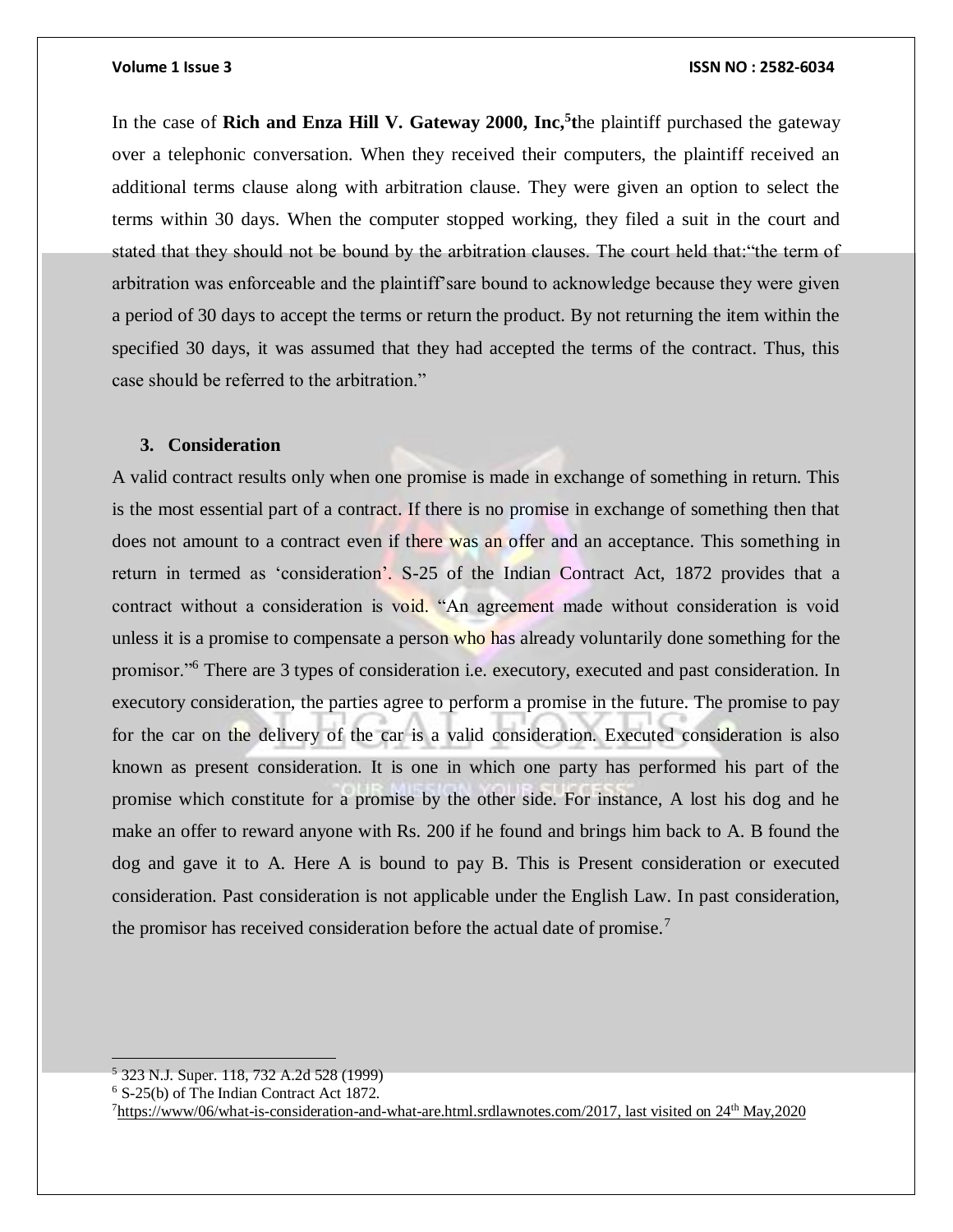In the case of **Wong Hon Leong David V. Noorazman Bin Adnan,<sup>8</sup>** The respondent had promised the appellant to help him in subdivision and conversion of land. And the appellant had promised him to pay for it. Here, it is considered to be a valid consideration.

### **4. Intention to Create A legal Relation**

An agreement itself does not show that the parties had an intention to create a legal relation between them. They must show that they had an intention to be legally bound by the agreement. For instance, if I invite Mr. X for the dinner by sending him a proper invitation mail and he accepted and acknowledged the same. He said that he will turn up on such date. But on the very day he didn't turn up and neither he informed me that he wouldn't turn up Here, though there was an offer and acceptance and an agreement was formed but I didn't have an intention to create a legal relation. Even the courts would not hear upon such a matter. The basic principle is that all the business-related contracts are made with an intention to legally bind the parties, unless otherwise stated.

### **KINDS OF E-CONTRACTS**

### **1. E-mail Contract :**

As per the general rule of contract, an acceptance must be communicated to the offeree as and when it is received by the offeror. The contract comes into existence from that time and place onwards when it is received by the offeror. When telegram service is used to communicate the offer, the acceptance is effective from the time it is posted regardless whether the letter is delayed or lost, provided it was duly signed and stamped and properly addressed with proper pin codes.

Any person who is willing to communicate his offer by sending an e-mail to the offeror, that person must have a proper e-mail address for which he has to register with some renowned internet service provider who runs a constantly accessible mail server. After the registration, the person willing to communicate his offer may type in the content box with the e-mail address of the person to whom he has to send the offer. The message is electronically transferred to the offeror's system by pressing the send button.

<sup>8</sup> (1995) 3 MLJ 283.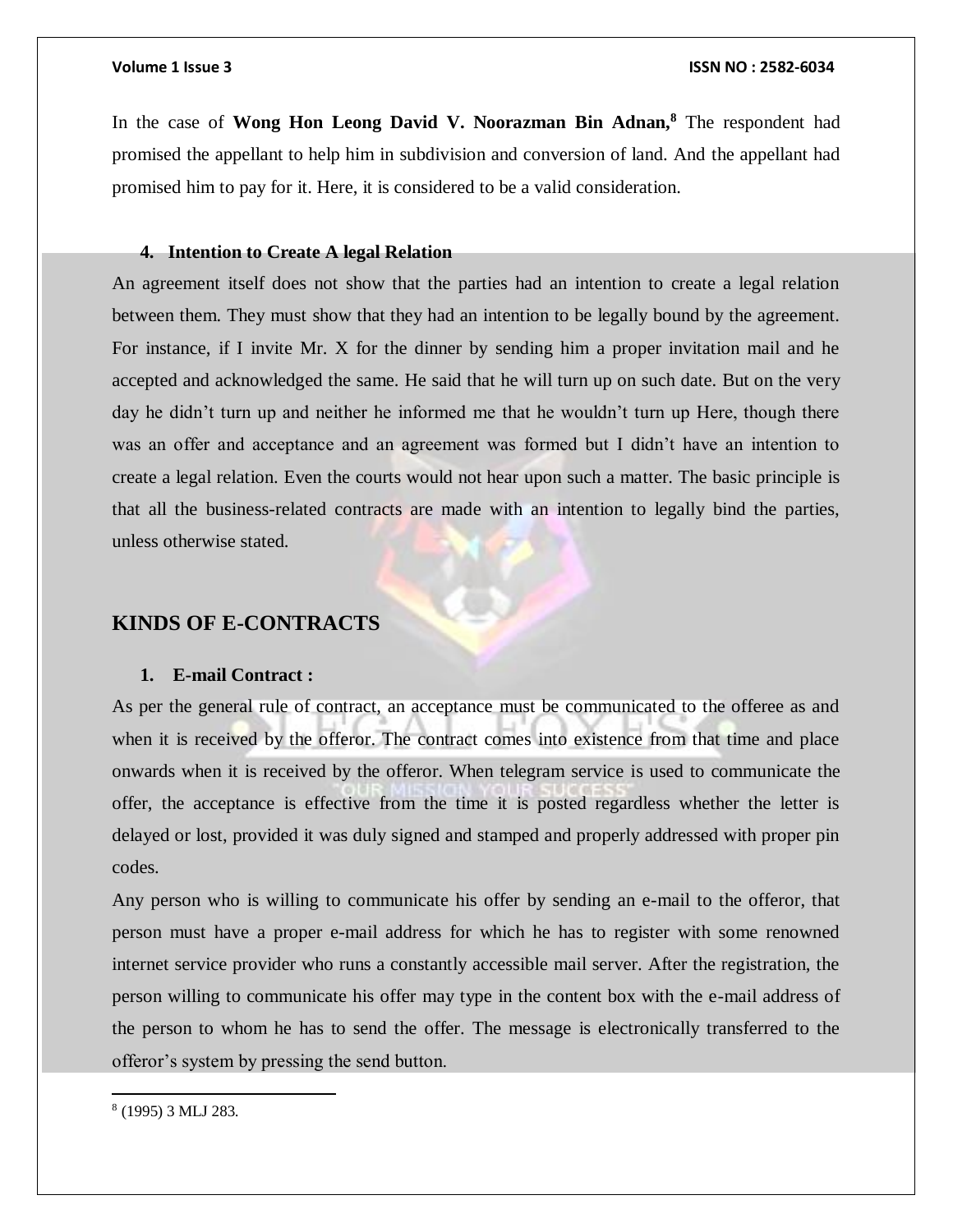With the advent of the information technology, the issue of communication of acceptance has to be revisited. An e-mail is first sent to an ISP (Internet Service Providers), who then sends the message to the actual recipient, when the recipient sends a request for downloading to his ISP. Once the download is complete, the message will actually reach the recipient.

An offer which is sent through an e-mail may contain the digital signature of the sender and on acceptance of the recipient. But in order to prove the legality of the mail contract, it is not necessary that a signature is required to enforce it. It is basically required that both parties should have consented to the agreement made and the consent should be free and not forced.<sup>9</sup>

### **2. Shrink-Wrap Agreement:**

It is a kind of a License agreement between the parties, required upon the buyer when he buys any kinds of software.<sup>10</sup> The terms and conditions for the access of such software will be enforced by the person buying it, with the commencement of the packaging of the software product. This kind is usually seen in case of CD's. The terms and conditions of accessing the software are written on the shrink cover of the CD and the person who purchases it tears the cover in order to have access to the CD. The packaging contains a notice that upon the tearing up of the wrap cover on the CD, the user puts an assent to the terms and conditions of the software. $11$ 

In Mortenson Co. V. Timberline Software Corporation,<sup>12</sup> the court stated that: "the terms of the license agreement that was sent along with the software to the purchaser, was a part of the contract between them." There was an argument that the terms of the license agreement were clearly visible to the parties to the contract, as the full text of the license agreement appeared on the outside of the sealed cover as well as on the inside cover and on the introductory screen of the program, every time the program was executed by the parties. The license also stated that the use, by the purchaser of the program, amounted to an agreement on the part of the purchaser to be bound by the terms of the license agreement. If the user did not wish to be bound by those

12140 Wash. 2d 568, 998 P.2d 305 (2000).

 $9$ [https://www.legalmatch.com/law-library/article/email-contracts.html,](https://www.legalmatch.com/law-library/article/email-contracts.html) last visited on  $25<sup>th</sup>$  May,2020

<sup>10</sup>[https://taxguru.in/corporate-law/all-about-e-contracts-meaning-types-and-law.html,](https://taxguru.in/corporate-law/all-about-e-contracts-meaning-types-and-law.html) last visited on 25th MAY,2020  $11$ <https://www.legalbites.in/e-commerce-e-contract/,last> visited on  $25<sup>th</sup>$  MAY,2020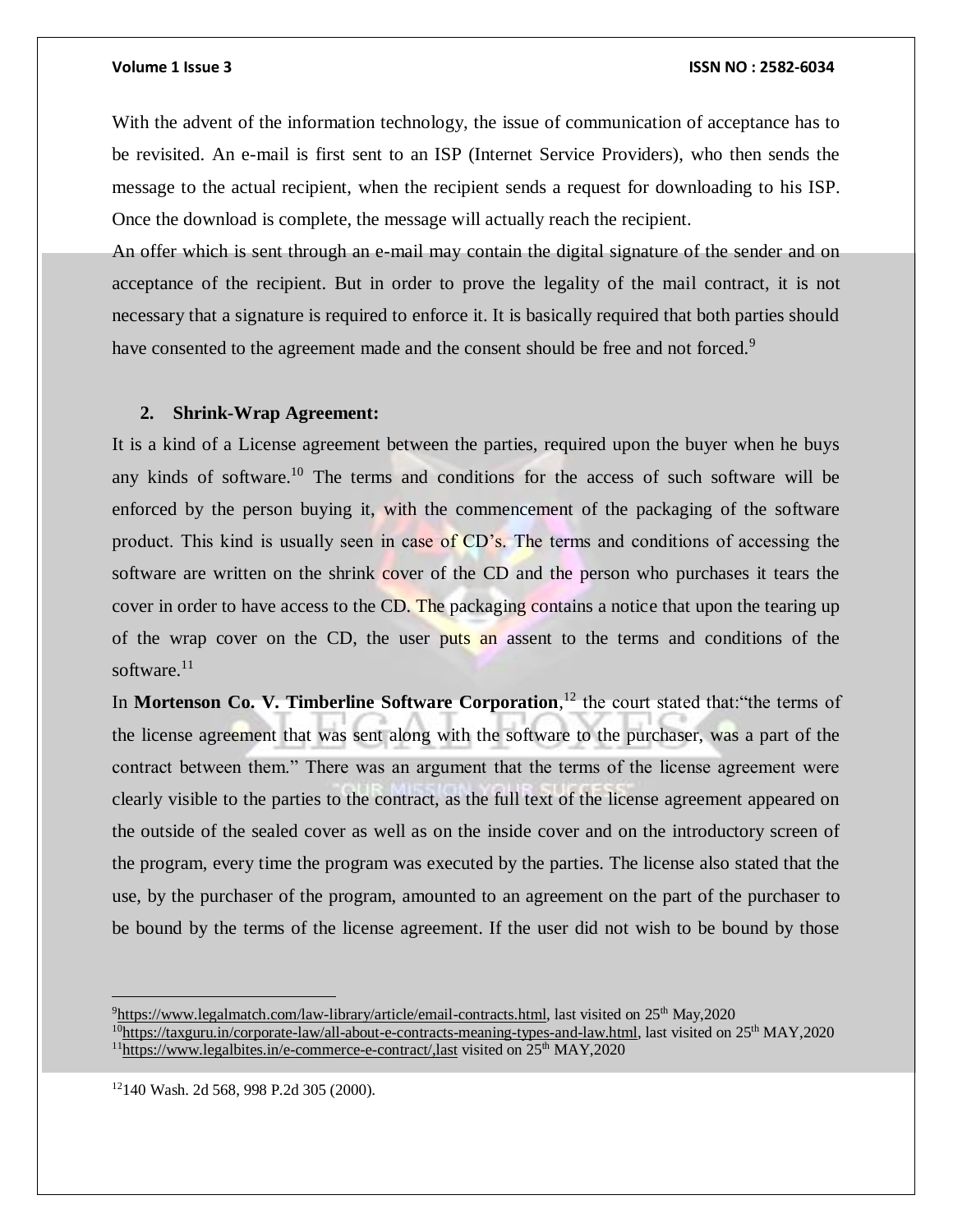terms, such user was permitted to return the program to Timberline and get full refund of the purchase price.

The court came to this conclusion that:"even though the purchaser agreed to buy the software after a negotiation in the price of the software, the terms of the license were not mentioned, and even though the purchaser confirmed its agreement to purchase the software under a purchase order that was sent to a dealer of the seller, prior to the receipt by the purchaser of the terms of the license". The court in this decision adopted the decision as given in **ProCD v. Zeidenberg.<sup>13</sup>** In this case, Pro CD had compiled data from 3000 telephone directories into a database at a considerable expense. This data was sold on CD-ROM disks and the usage was restricted by a License attached therein. The User's Manual contained the license and the license appeared each time the program was run by the purchaser. Ziedenburg purchased this CD-ROM and uploaded the database on the internet, in contravention of the enclosed license in the CD-ROM.

The Court held that:"the fact that purchaser, even after reading the terms of the license featured outside the wrap license opens the cover coupled with the fact that he accepts the whole terms of the license that appears on the screen by a key stroke, constitutes acceptance of the terms of the contract by his conduct."

### **3. Click-Wrap Agreement or Web Wrap Agreement:**

The Click-wrap agreements are those types of agreement where a party after going through the terms and conditions provided in the website has to typically indicate his assent by way of clicking on an 'I Agree' icon or decline for not giving his assent by clicking "I Disagree." These types of contracts are extensively used on the internet. This is the most common form of agreement seen over the internet now-a-days.The consumer has to just give his express assent by clicking upon the "I Agree" button or "I Disagree" button to deny assent to terms and conditions presented for the usage of a particular website, for downloads or selling of products.<sup>14</sup> The user's agreement or the terms of service must be clearly mentioned to the party. By simply inserting a link to the terms on the website shall not be considered as the intimation to user. Thus, if a user continues to use the website after the intimation of the terms shall be considered as the acceptance of the contract. There cannot be any change in the terms of the agreement once the

l

<sup>13</sup> 86 F 3d 1447.

 $14$ [https://www.legalbites.in/e-commerce-e-contract/,](https://www.legalbites.in/e-commerce-e-contract/) last accessed on  $25<sup>th</sup>$  MAY, 2020.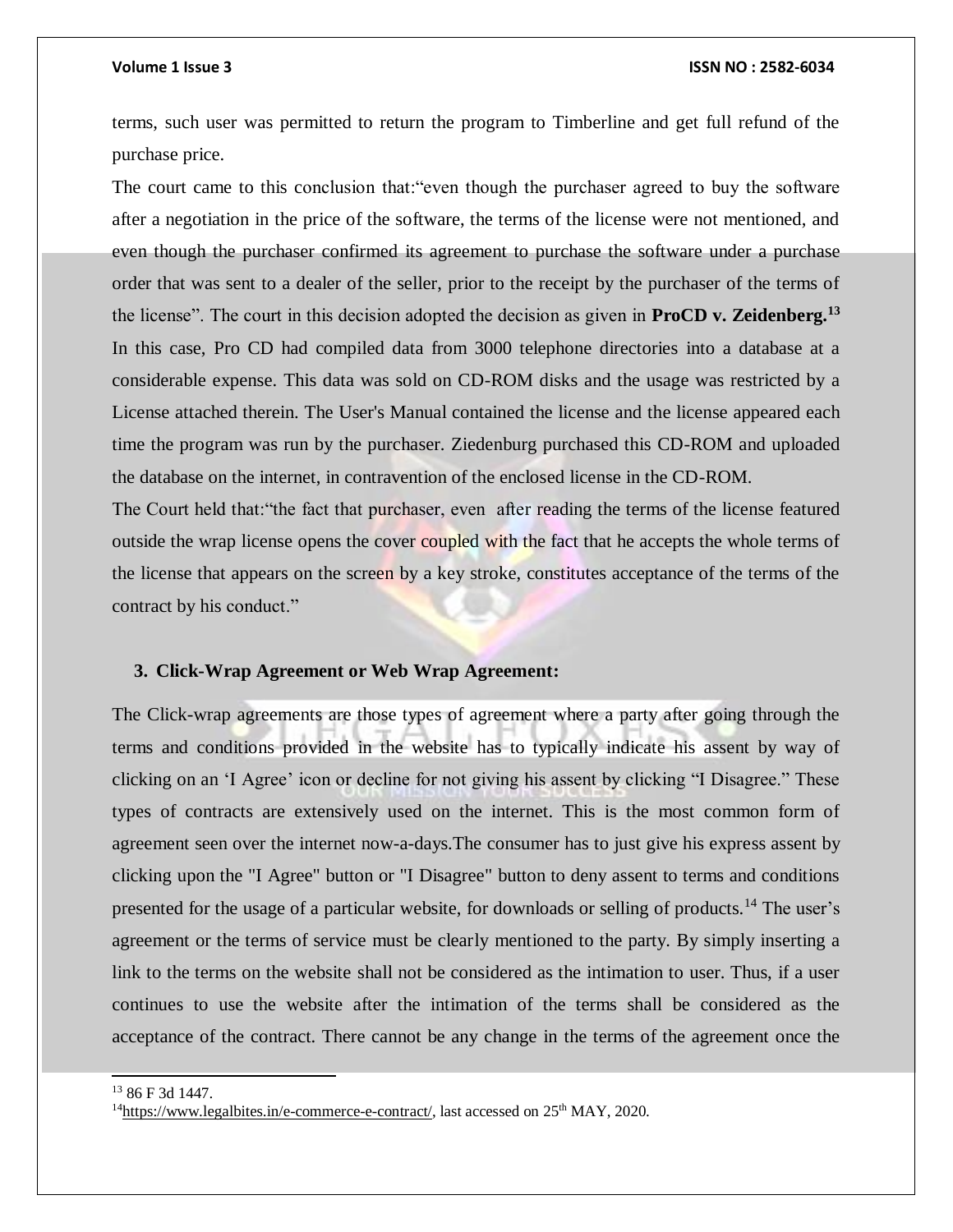user has given his assent or declined it. If any changes are made in the terms of the agreement, then it must be intimated to the user which providers a user to give a fresh consent for the changes brought in the terms. In case of the user declines to agree with the changed terms, then he can leave the website on any point of time.<sup>15</sup>A click-wrap agreement is mostly found as part of the installation process. It is also called a '*web wrap agreement.'*

In a landmark case of **Hotmail Corporation V. Van Money Pie Inc**, <sup>16</sup> the court upheld the validity of click wrap agreement using a similar reasoning of that of ProCD case in shrink -wrap license. The Court of Northern District of California indirectly upheld the validity of such licenses as it said that:"the defendants are bound by the terms of the license as he clicked on the box containing "I Agree" thereby indicating his assent to be bound." The agreements allow a buyer to specify his assent to the terms of a contract by clicking on an acceptance button that appears while the buyer obtains or installs the product. The buyer of the product cannot start using the software until he or she has clicked on the button accepting the terms and conditions of the agreement. Click-wrap agreements require buyer action in order to begin usage but do not guarantee cognizance of the agreement terms. Buyers can assent to the contract without even reading it in order to use the product. Most courts find these agreements enforceable.

### **EVIDENTIARY VALUE OF E-CONTRACTS**

Before going to electronic evidence, it is necessary for us to know that what exactly 'evidence' means. "*Evidence means and includes all documents including electronic records produced for the inspection of the court and such documents are called documentary evidence*".<sup>17</sup> In a normal and broad sense, evidence means and includes all those facts and material that can be used to ascertain the truth behind a crime scene. The Law of Evidence generally involve paper records, oral evidences as well as any kind of physical objects that could have been involved in the crime. Hearsay evidence is generally not taken as proper evidence but exceptions are there.

The evidentiary value of the electronic record depends wholly upon the Indian Evidence Act,1872. S-79A OF Information Technology Act 2000 defines electronic form evidence. The section talks about appointment of examiner of electronic evidence by the central government.

 $15$ [https://www.indialawoffices.com/legal-articles/e-contracts-and-validity-india,](https://www.indialawoffices.com/legal-articles/e-contracts-and-validity-india) last accessed on  $25<sup>th</sup>$  MAY, 2020.

<sup>16</sup> C98-20064 (ND Ca, 20 April 1998).

<sup>&</sup>lt;sup>17</sup> S-3 of Indian Evidence Act, 1872.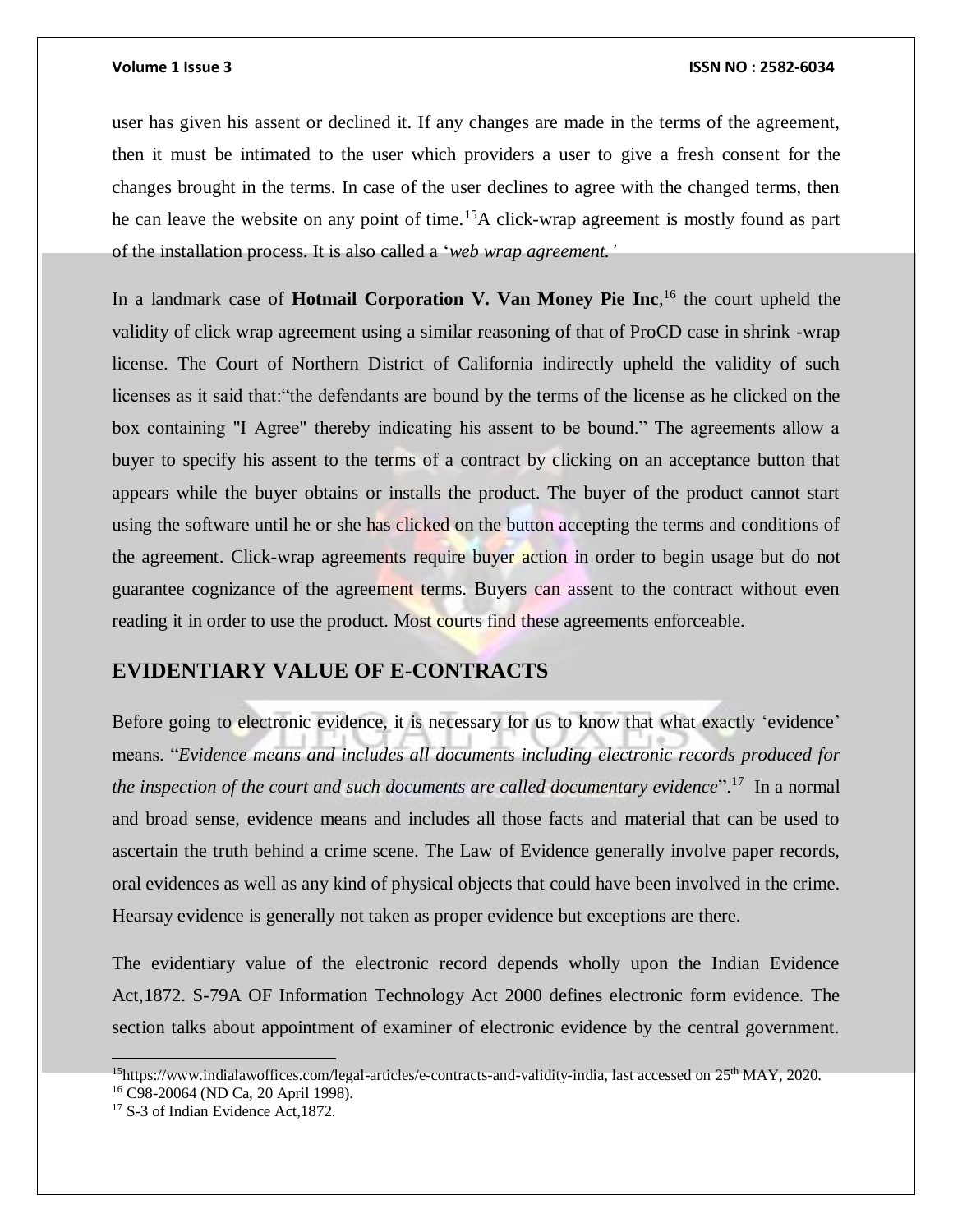"*Electronic Form evidence means any information of probative value that is either stored or*  transmitted in electronic form and includes computer evidence, digital audio, cell phones, and digital fax machines."<sup>18</sup> Thus, this section clears that documentary evidence can be in the form of electronic record and would stand at par with other conventional form of documents. The Indian Evidence Act, 1872 does not define 'computer'. Reference to computer and media are made as per given in the Companies Act, 1956. It has become necessary to harmonize the principles of the Evidence Act as well as the Companies Act after the enactment of The IT Act, 2000 and the changes in the legal system.

In the age of digitisation and increasing dependenceon computerised records in judicial proceedings, the Supreme Court of India has held that:"the requirement of a certificate to make an electronic evidence admissible is not mandatory "wherever interest of justice so justifies".<sup>19</sup>" Interpreting section 65B(4) of the Evidence Act, a bench of Justices A K Goel and U ULalit said:"the provision should be applied only when such electronic evidence is presented by a person who can produce such certificate."

In a famous case of **State of Delhi v. Mohd Afzal & Others**, <sup>20</sup> it was held that:"electronic records are admissible as evidence. If someone challenges the legitimacy of computer evidence on the grounds of misuse of system, then the person challenging it must prove the same beyond reasonable doubt, as proving beyond reasonable doubt is the basic principle that a criminal court follows."

In another case **K.K. Velusamy v. N. Palanisamy**, <sup>21</sup> the Supreme Court observed that:"the amended definition of "evidence" in Section 3 of the Evidence Act, 1872 read with the definition of "electronic record" in Section 2(t) of the Information Technology Act 2000, includes a compact disc containing an electronic record of a conversation. S-2t of Information Technology Act 2000, states that "electronic record" means data, record or data generated,

<sup>20</sup> 2003(3) 11 JCC 1669.

 $\overline{a}$ 

<sup>21</sup> MANU/SC/0267/2011.

 $18$ [https://indiankanoon.org/doc/36658403/,](https://indiankanoon.org/doc/36658403/) accessed on 03<sup>rd</sup> June,2020

<sup>&</sup>lt;sup>19</sup>[https://economictimes.indiatimes.com/news/politics-and-nation/courts-can-rely-on-electronic-records-without](https://economictimes.indiatimes.com/news/politics-and-nation/courts-can-rely-on-electronic-records-without-certificate-supreme-court/articleshow/62777759.cms?from=mdr)[certificate-supreme-court/articleshow/62777759.cms?from=mdr,](https://economictimes.indiatimes.com/news/politics-and-nation/courts-can-rely-on-electronic-records-without-certificate-supreme-court/articleshow/62777759.cms?from=mdr) accessed on 03rd June,2020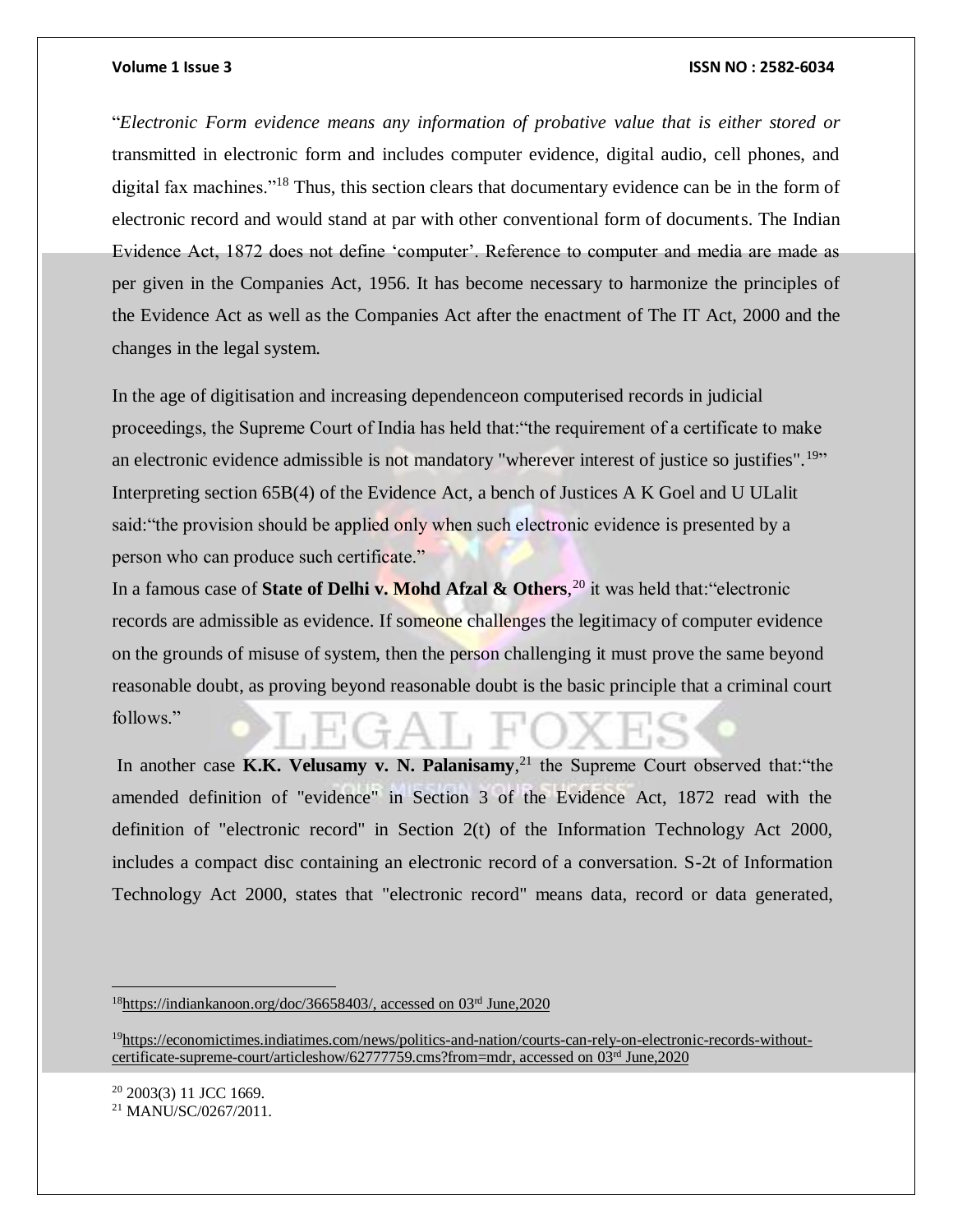image or sound stored, received or sent in an electronic form or micro film or computergenerated micro fiche.<sup>22</sup>"

The evidentiary value of all the electronic records or computerised records can be understood with reference to S- 85,85A,85B,85C,88A,90A of The Indian Evidence Act 1872.

**S-85** of the Indian Evidence Act 1872 is related to presumption to electronic agreements. "Every electronic record of the nature of an agreement is concluded as soon as the electronic signature is affixed to the record."<sup>23</sup> With the increase in the use of electronic records and e-contracts, **S-85A** was added to ensure the validity of the same but there are some restrictions applied to it. The presumption is only valid to the records that are 5 years old and electronic messages that fall under the provisions of S-85B,88A AND 90A of the given Act.

**S- 85B** of the Indian Evidence Act states that, "The court shall presume the fact that the record in question has not been put to any kind of alteration, in case contrary has not been proved."<sup>24</sup>The digital signature should be presumed to have been affixed with an intention of signing electronic record. The section should not be misread so as to create any presumption relating to the authenticity of the electronic record or digital signature which is put in question.

**S-85C** of the Indian Evidence Act 1872, states that "As far as electronic signature certificate is concerned, the court shall presume that the information listed in the certificate is true and correct."<sup>25</sup> The word shall presume excludes the discretionary power of the court. The court has to follow as stated in the Act.

### **OUR MISSION YOUR SUCCESS'**

**S- 88A** of the Indian Evidence Act, 1872 provides that "The court may presume that an electronic message forwarded by the originator through an electronic mail server to the addressee to whom the message purports to be addressed corresponds with the message as fed into his computer for transmission. But the court shall not make any presumption as to the person by whom such message was sent." When the words of the Act use MAY instead of SHALL, then

 $^{22}$ [https://indiankanoon.org/doc/938830/,](https://indiankanoon.org/doc/938830/) accessed on 03<sup>rd</sup> June,2020

 $^{23}$ [https://indiankanoon.org/doc/200772/,](https://indiankanoon.org/doc/200772/) accessed on 03<sup>rd</sup> June,2020

 $^{24}$ [https://indiankanoon.org/doc/109486724/,](https://indiankanoon.org/doc/109486724/) accessed on 03<sup>rd</sup> June,2020

 $^{25}$ [https://indiankanoon.org/doc/33307839/,](https://indiankanoon.org/doc/33307839/) accessed on 04<sup>th</sup> June,2020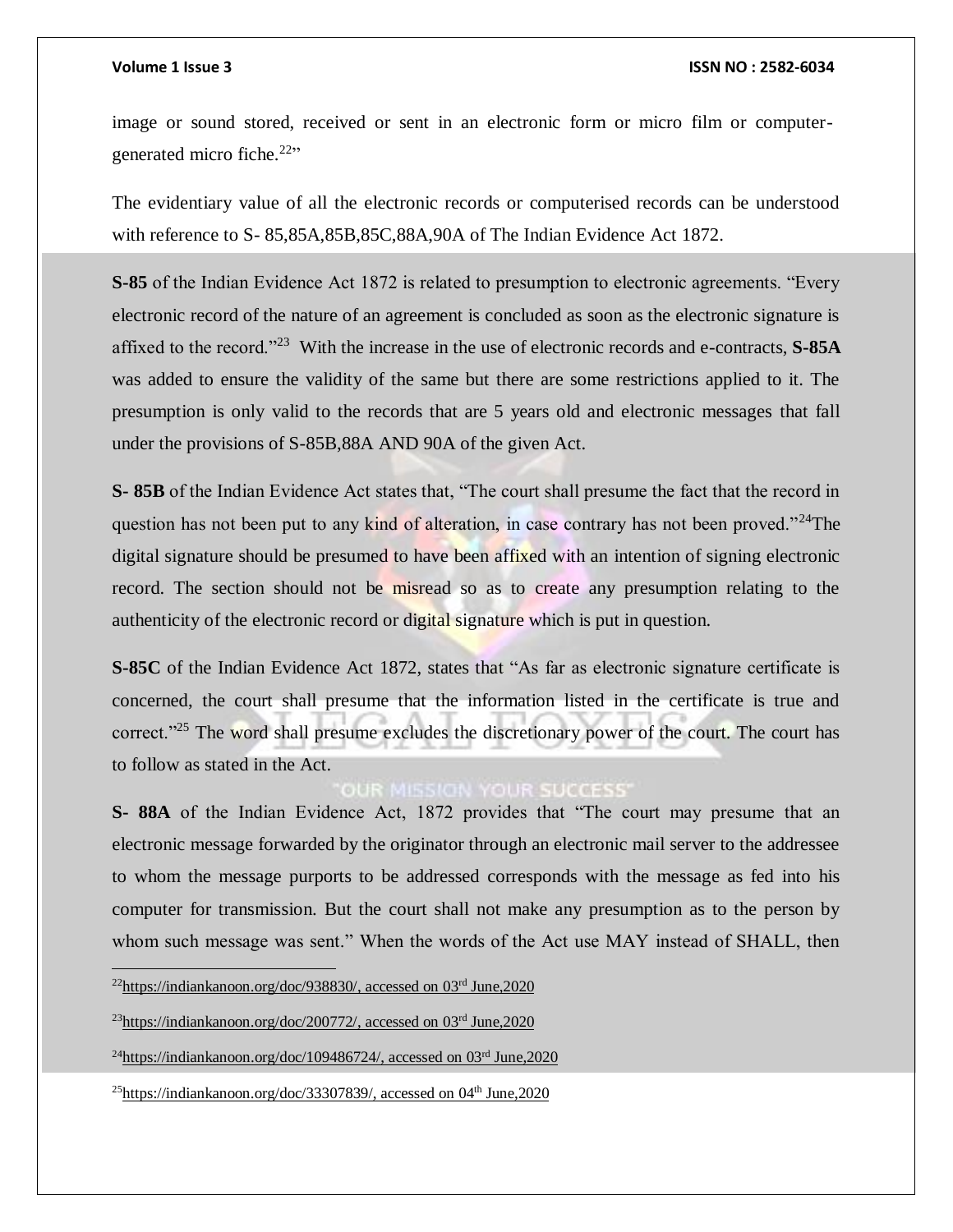the court can use its discretionary power in connection with the presumptions. S-85A and 85B uses the word SHALL.

**S-90A** of the Indian Evidence Act 1872 provides that, "Where any electronic record, purporting or proved to be five years old, is produced from any custody which the Court in the particular case considers proper, the Court may presume that the [electronic signature] which purports to be the [electronic signature] of any particular person was so affixed by him or any person authorised by him in this behalf."<sup>26</sup>For this section, the court can use its discretionary power as the word MAY is used and that it is presumed that the electronic record is in proper custody, if they are with the person with whom they naturally would be.

## **ADMISSIBILITY OF ELECTRONIC EVIDENCE UNDER INDIAN EVIDENCE ACT,1872 AND INFORMATION TECHNOLOGY ACT,2000**

The Information Technology Act, 2000 lays down the basis of the evidentiary value of the electronic record. It states that: "the records cannot be denied legal effect as long as they are accessible for future references". S- 4 Of the Information Technology Act, 2000 provides for such legal recognition of electronic record. The section states that "where any law provides that the information or any matter shall be in writing or in typewritten or printed form, then notwithstanding anything contained in such law, such requirement shall be deemed to have been satisfied if such information or matter is  $- a$ ) made available in an electronic form; and b) Accessible for subsequent reference."

S-65A and S-65B of Indian Evidence Act 1872 was added by an amendment Act after the Information Technology Act 2000.S-65A of Indian Evidence Act 1872, states that the contents of the electronic record or computer record may be proved in accordance with the provisions as laid down in S-65B of the Act. S-65B talks about admissibility of electronic record. S-65B provides that "any information that is contained in electronic record which is printed on a paper, recorded or copied in any optical or magnetic media produced by a computer shall be deemed to be a document if the conditions mentioned under this section are satisfied in relation to the

<sup>26</sup>[https://indiankanoon.org/doc/82352090/,](https://indiankanoon.org/doc/82352090/) accessed on 04<sup>th</sup> June,2020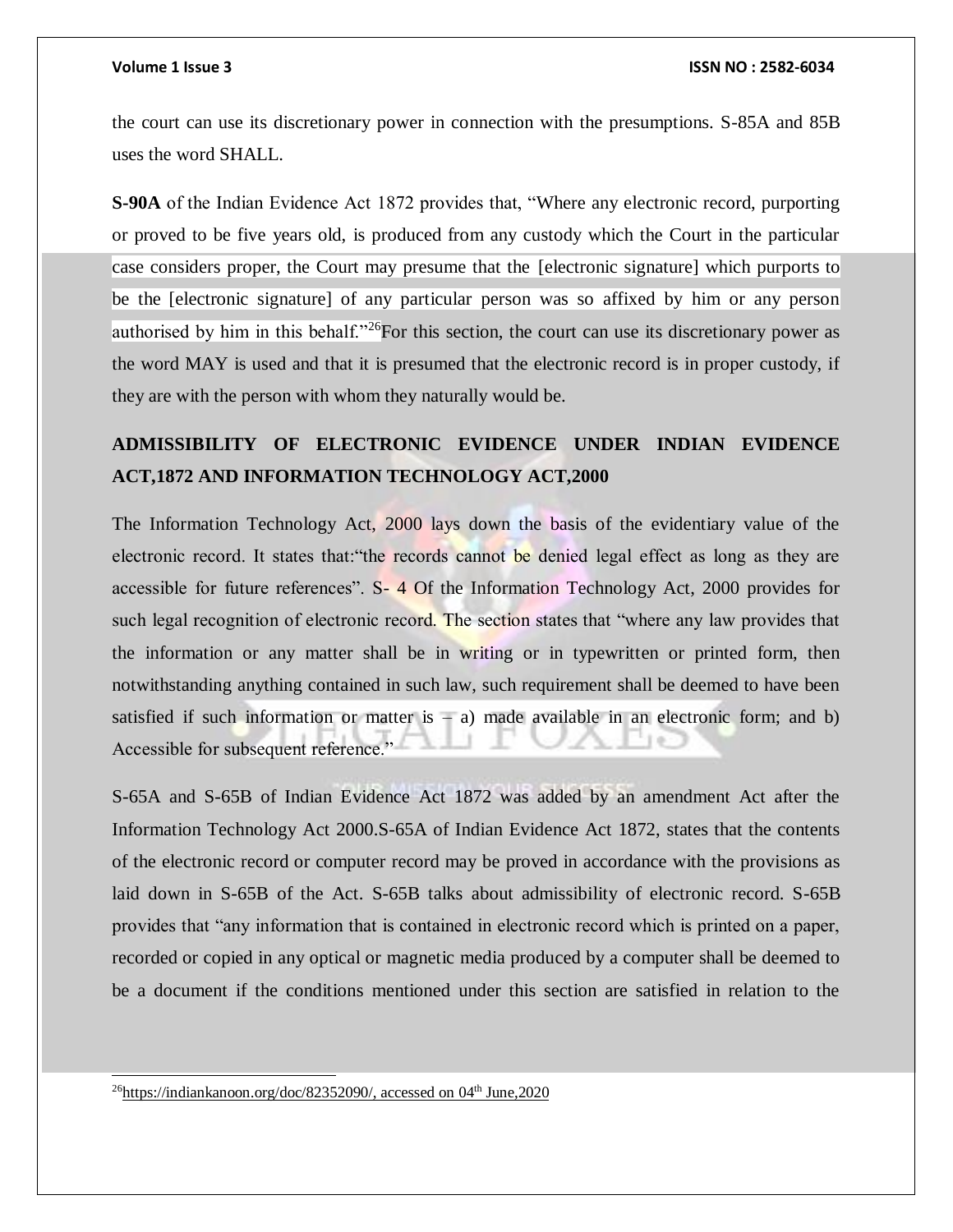information and computer in question shall be admissible in any proceedings without any further proof of the original."

The conditions of S-65B are-

- 1. Information produced during the regular course of activities is by the person having a lawful control over the computer.
- 2. Information is said to have been fed into the computer regularly, in the course of the business activities.
- 3. It is presumed that the computer was working properly and there was no improper operation done to invoke the accuracy of the records. $27$

The purpose of the section is sanctifying proof by secondary evidence. Computer output, being deemed as a document can be taken in as a secondary evidence. S-65B also lays down for the purpose of evidence, a certificate identifying the electronic record and describing the manner in which it was produced by a computer and it should satisfy the given conditions, shall be a proper evidence of any matter which is stated in the certificate.<sup>28</sup>

In the case of **Abdul RahamanKunji V. State of West Bengal**<sup>29</sup>, While deciding on the admissibility of an e-mail, the High Court of Calcutta held that:"an e-mail downloaded and printed for the mail account itself, can be proved by virtue of S-65B read with S-88A of the Indian Evidence Act, 1872. The testimony of downloading the mail and printing the same is enough to prove the validity of the electronic communication."

OUR MISSION YOUR SUCCESS'

In **State V. Navjot Sandhu,<sup>30</sup>**the Supreme Court held that "the certificate containing the details in S-65B (4) is not filed, but that would not conclude to the fact that the secondary evidence cannot be given. The court held that the law permits such evidences on the basis of the circumstances as mentioned in S-63 AND 65 of the Act. S-63 of the Act defines secondary

<sup>27</sup>[https://www.latestlaws.com/articles/electronic-evidence-under-indian-evidence-act-1872-by-roopali-lamba/,](https://www.latestlaws.com/articles/electronic-evidence-under-indian-evidence-act-1872-by-roopali-lamba/) accessed on 04th June,2020

<sup>&</sup>lt;sup>28</sup>[https://economictimes.indiatimes.com/news/politics-and-nation/courts-can-rely-on-electronic-records-without](https://economictimes.indiatimes.com/news/politics-and-nation/courts-can-rely-on-electronic-records-without-certificate-supreme-court/articleshow/62777759.cms?from=mdr)[certificate-supreme-court/articleshow/62777759.cms?from=mdr,](https://economictimes.indiatimes.com/news/politics-and-nation/courts-can-rely-on-electronic-records-without-certificate-supreme-court/articleshow/62777759.cms?from=mdr) accessed on 04<sup>th</sup> June,2020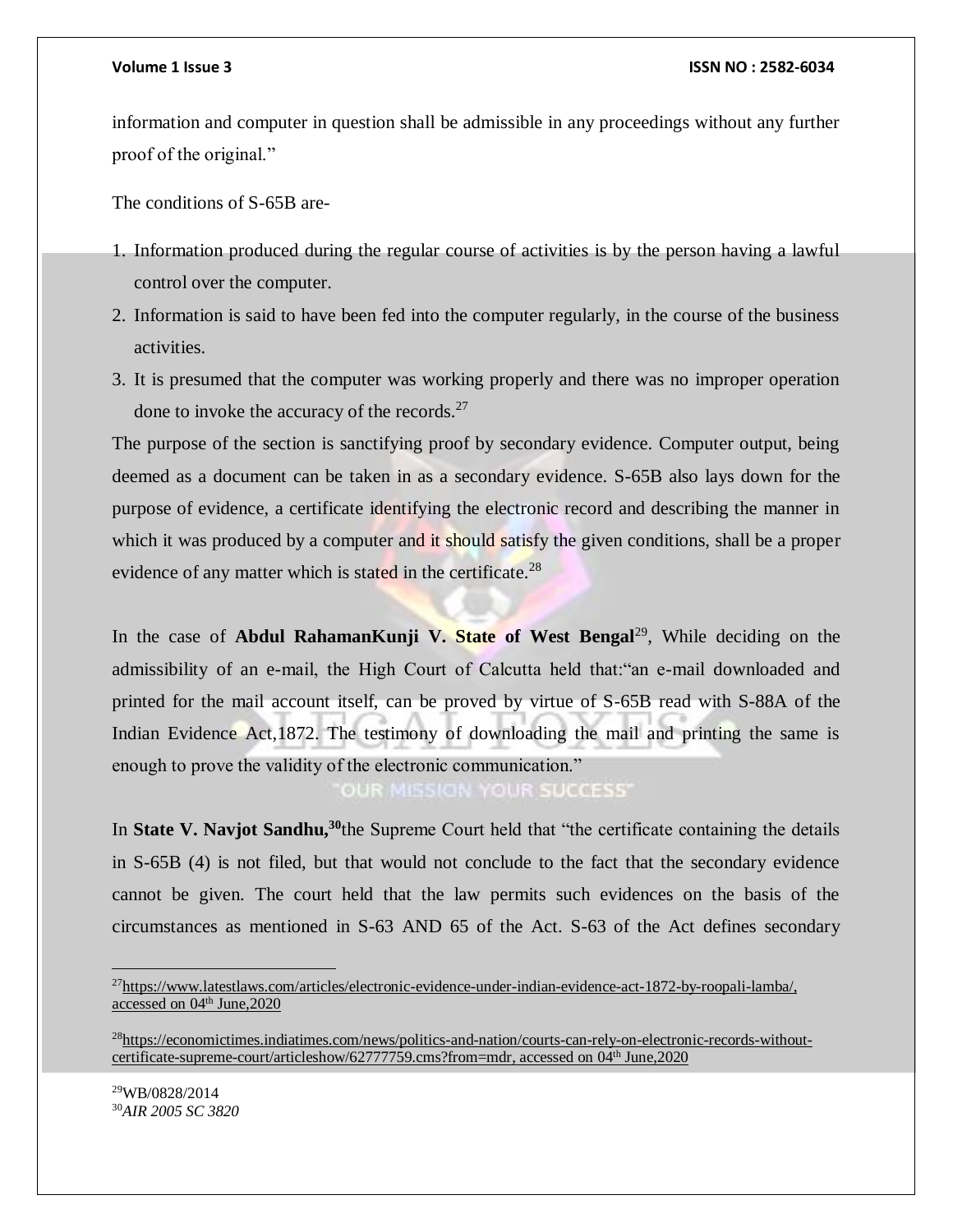evidence and it includes copies made from the original by mechanical process which in themselves ensure the accuracy of the copies."

In **Anwar P.V.V. P.K. Basheer and another**, <sup>31</sup> the court held that "the electronic evidence by a way of primary evidence is covered under S-62 of the Indian Evidence ACT 1872 to which procedure of S-65B of the Indian Evidence Act is not admissible. However, for the purpose of secondary evidence, procedure as led down in S-65B has to be followed. However, the effect that the electronic record can be proved only as per S-65B is not correct as per the prevailing legal principles."

In another famous case of **Jagjit Singh v. State of Haryana,<sup>32</sup>** The speaker of the legislative assembly of Haryana was disqualified as a member because of charges of defection. The Supreme Court, while hearing upon this case, took evidences in the form of interview transcripts from various news channels like Zee News, AajTak and the local Haryana News Channel. The court held that "the electronic evidence placed was admissible and upheld the reliance placed by the speaker in the interview when reaching the conclusion that the voices recorded on the CD were those of the person claiming the action."

# **FORMATION OF ELECTRONIC CONTRACT AND INFORMATION TECHNOLOGY ACT,2000.**

### **OUR MISSION YOUR SUCCESS'**

The time and place of a communication are the relevant factor in deciding whether a contract has been concluded or not. The time indicates the time from which the parties are likely to act according to the provisions of the contract. The place of the contract plays an important role in initiating any cause of breach of contract. Further, the time and place may also be an important factor in deciding whether the obligations due have been performed or not. As per the traditional postal contracts, a variety of theory has been derived.

a) The contract is complete as long as the offeree has accepted the offer.

```
31(2014) 10 SCC 473
32(2006) 11 SCC 1)
```
l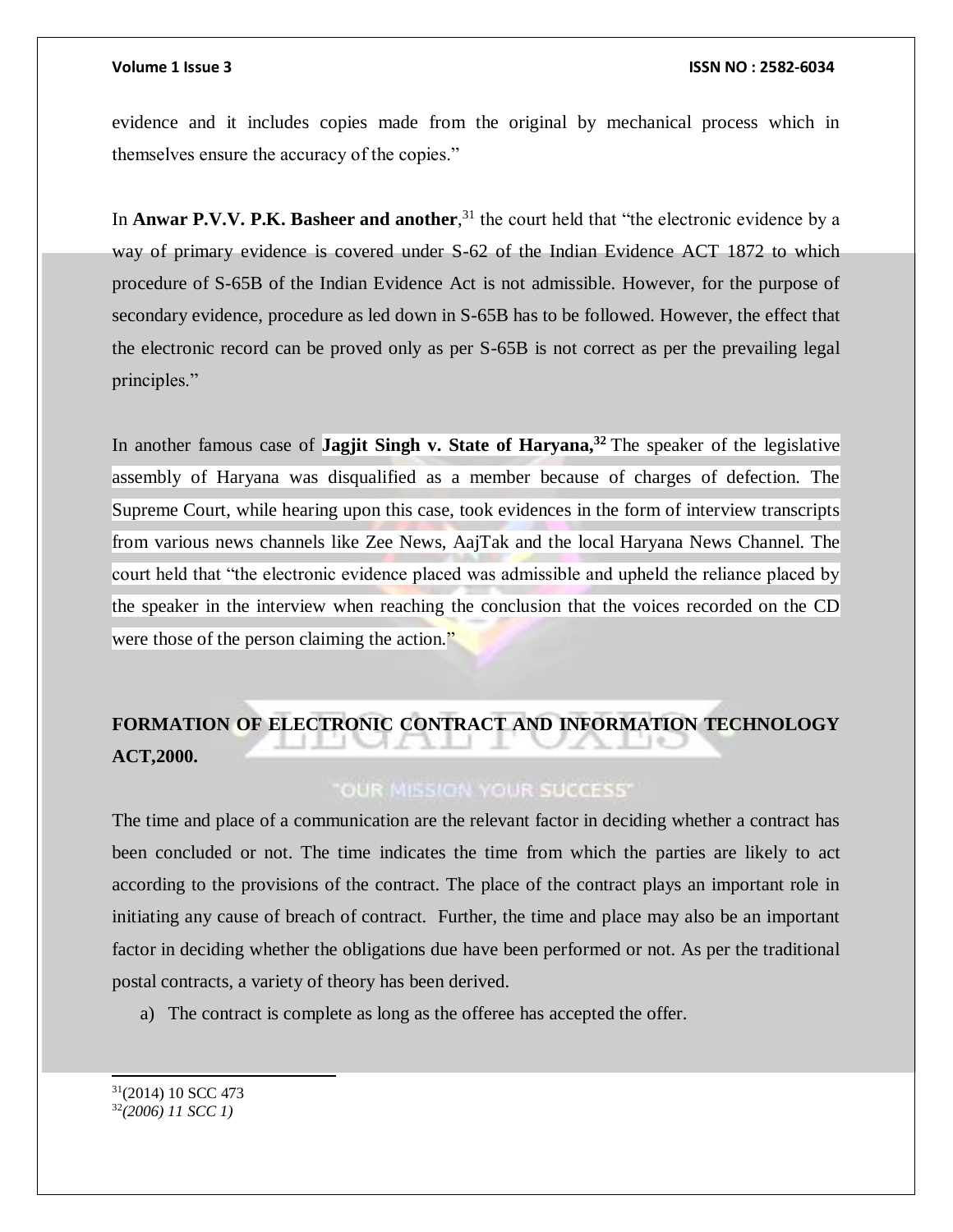- b) The contract is formed when a letter or a telegram has been dispatched accepting the offer
- c) The communication is complete when the acceptance has been confirmed by the offeror.

In **Entores Ltd. V. Miles Far Eastern Corporation**, <sup>33</sup> It was held in this case that "oral communication or communication over telephone, acceptance is communicated to the offeror when it is received by the offeror and thus the contract is deemed to be placed where it is received." In another case **B.G. Kedia V. G Parshottamdas and Co**., <sup>34</sup> The Supreme Court in this case said that "the contract which is placed over the telephone, would not be subject to the mailbox rule. Acceptance is formed when the offeror receives and the other party bears of the communication being disrupted or broken."

Now, when we have understood that how an e-contract is formed and how does it work, the questions that arises is that of its legality. S-10A of the Information Technology Act, 2000 provides for the legal validity of the electronic contract or e-contract in India. While the Indian Contract Act, 1872 does not exclude the validity of e-contract, the Information Technology Act 2000, provides specifically for its legality. Sec 10A provides for a greater acceptance to the electronic contract, establishing without question its validity in the eyes of the law. As more and more businesses and organizations are realizing the effectiveness and efficiency gained by ecommerce, electronic contracts, and e-signatures, we see an increase in legislation supporting  $it.<sup>35</sup>$ 

S-10A was inserted in the Information Technology Act 2000 through an amendment act passed in the year 2008. This amendment act is the reflection of S-11 of the UNCTRAL MODEL LAW ON ELECTRONIC COMMERCE 1996.

S-10A of the Information Technology Act 2000 provides that, "Where in a contract formation, the communication of proposals, the acceptance of proposals, the revocation of proposals and acceptances, as the case may be, are expressed in electronic form or by means of an electronic record, such contract shall not be deemed to be unenforceable solely on the ground that such

 $\overline{a}$ <sup>33</sup> (1955)2 QB 326

<sup>&</sup>lt;sup>34</sup> 1966 AIR SC 543

<sup>35</sup>[https://www.concordnow.com/blog/electronic-contracts-indias-technology-act-2000/,](https://www.concordnow.com/blog/electronic-contracts-indias-technology-act-2000/) accessed on 31st May,2020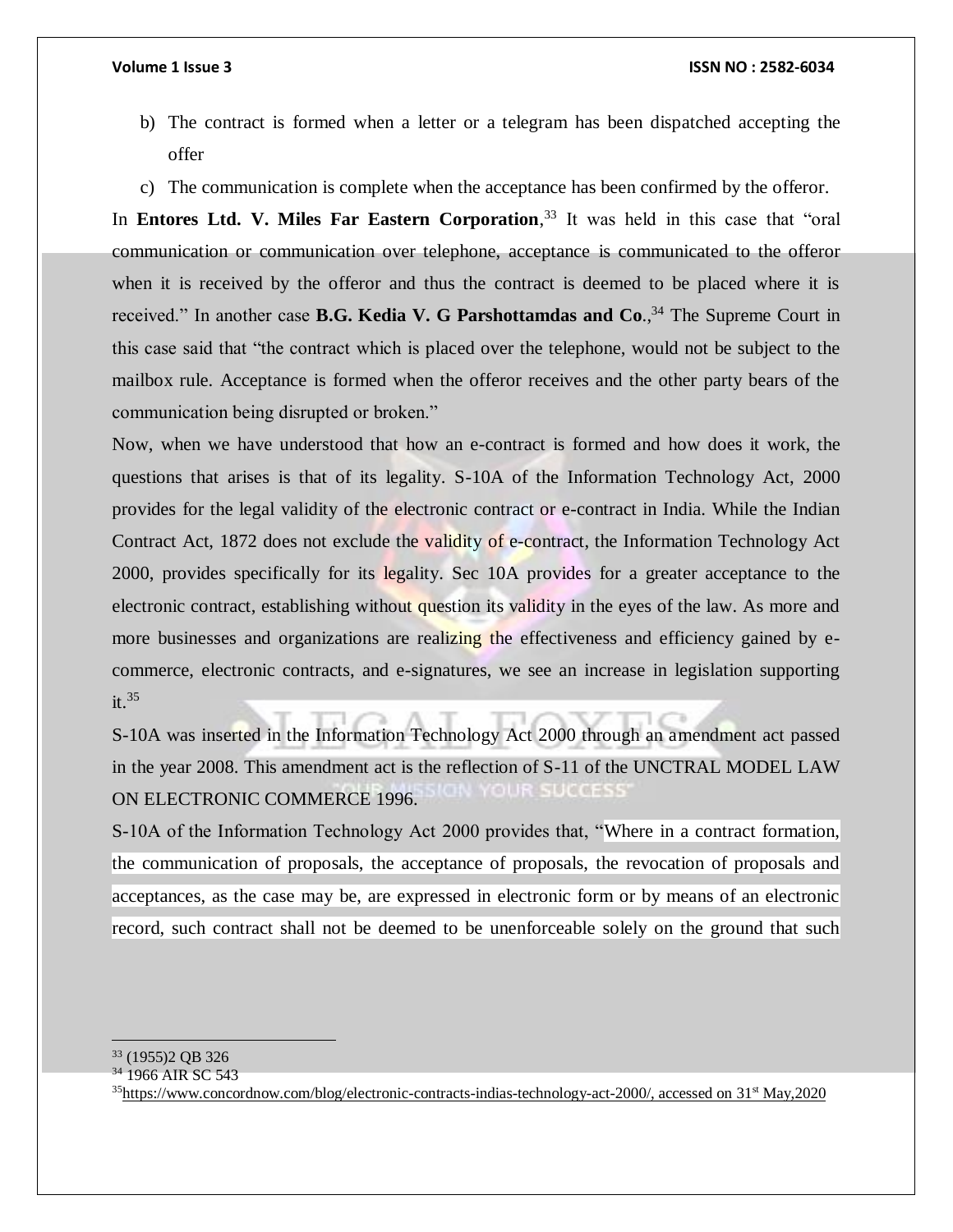electronic form or means was used for that purpose."<sup>36</sup> This language is similar to that of S-11 of the UNCTRAL Model Law on Electronic Commerce 1996, upon which this section is based.

The Model Law provides that where the law requires information to be retained in original form, the requirement is met if:

a) There exists an assurance as to the integrity of the information from the time when it was  $1<sup>st</sup>$ generated till its final form;

b)The information should be capable of being displayed before whom it is presented. The yardstick for assessing this includes the use of digital signature.

Further, the information in the way of data message shall be given the same evidentiary value as any other evidence, after considering the manner in which the message was generated or communicated, and other related factor.<sup>37</sup>

One of the basic objectives of the Information Technology Act, 2000 is to legalise E-contract. This objective was again stated while bringing in the amendment Act of 2008 by inserting S-10A into the ACT. Previously before the amendment, there was no provision relating to the validity of E-contract. This lacuna in the Act was there even though there was a provision of the validity of E-contract in Model Law.

### **CONCLUSION& SUGGESTIONS**

 $\overline{a}$ 

The provisions of the Indian Contract Act,1872 do not provide for any provision relating to Econtracts. It is the Information Technology Act,2000 which has provided legal acceptance to Econtracts. E-contracts have increased the use of internet and at the same time increased the crime rates across the country. It has now become necessary that E-Contracts should be made admissible and can be produced as evidence in the court of law. Prior to the commencement of the Information Technology Act,2000, There was no legal validity of E-Contracts though the provisions pf electronic document as to be taken as evidence or not was mentioned in the Indian Evidence Act,1872. Those provisions were of no use. After the amendment brought in the

GAT FC

<sup>&</sup>lt;sup>36</sup>[https://www.concordnow.com/blog/electronic-contracts-indias-technology-act-2000/,](https://www.concordnow.com/blog/electronic-contracts-indias-technology-act-2000/) accessed on 31<sup>st</sup> May,2020 <sup>37</sup> Sairam Bhat (eds.), Law of Business Contracts in India 199 (SAGE Publications India Pvt Ltd, 1st edn.,2009), accessed on 31<sup>st</sup> May, 2020